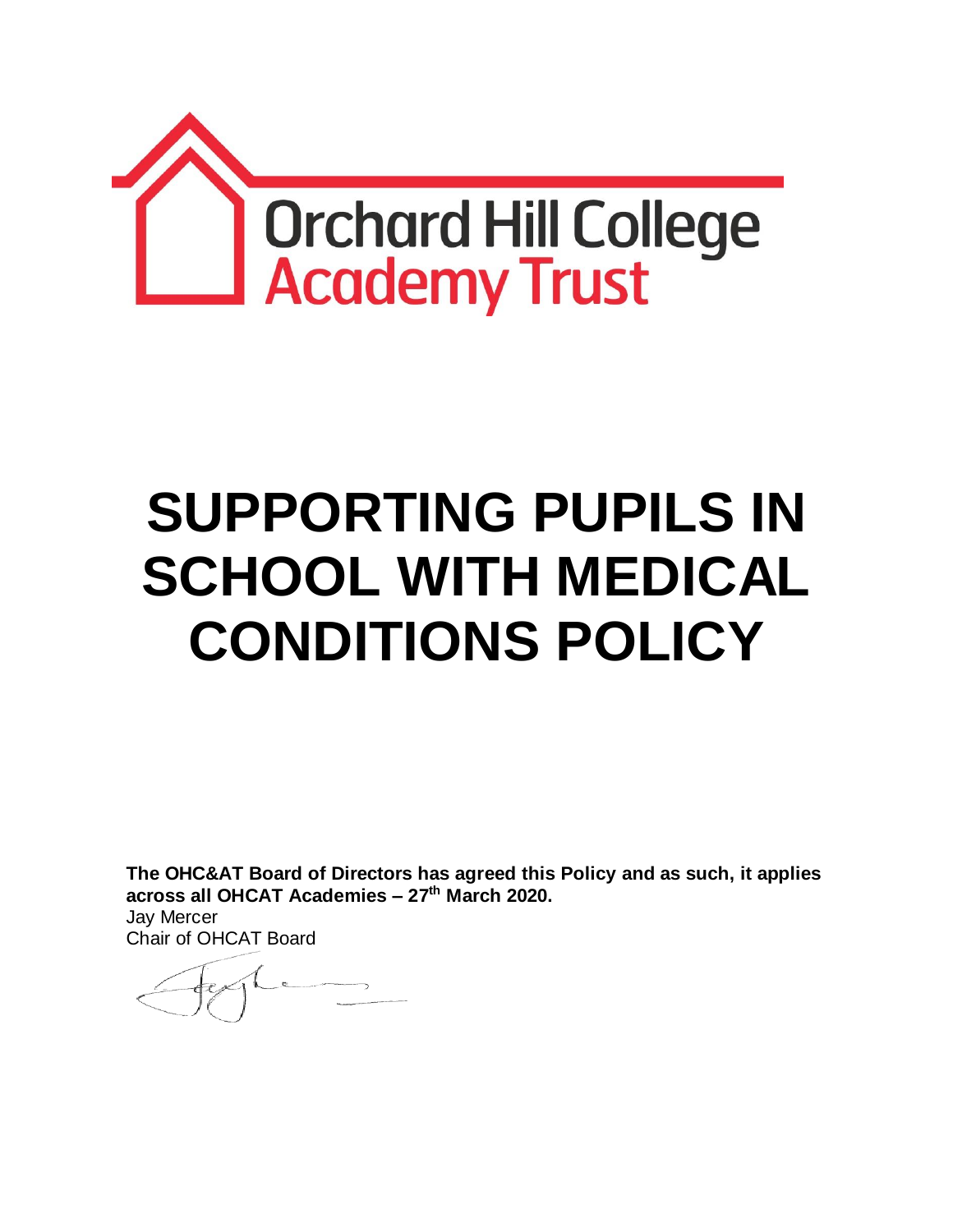

# **Supporting Pupils in School with Medical Conditions Policy**

# **INTRODUCTION**

Orchard Hill College and Academy Trust (OHC&AT) is a 'family' of providers, comprising Orchard Hill College (OHC) and Orchard Hill College Academy Trust (OHCAT), which works together for mutual benefit. OHC&AT is committed to providing outstanding educational opportunities for all our pupils and students. Supporting the health and wellbeing of pupils and students in all OHC&AT settings is a crucial part of enabling effective learning.

This policy applies to all OHCAT Academies and is written with reference to the DfE guidance 'Supporting Pupils at School with Medical Conditions' (2015) as well as the Special Educational Needs Code of Practice and the Children and Families Act 2014. Separate policies exist to support Orchard Hill College students with their physical health needs.

# **RATIONALE**

This policy seeks to ensure that pupils with medical needs are able to integrate fully into school life. This policy follows the most recent guidance issued by the DfE in December 2015.

The aim of this policy is to ensure that:

- All staff understand that medical conditions should not be a barrier to learning.
- Pupils at school with medical conditions should be properly supported so that they have full access to education, including school trips, physical education and residential boarding provision.
- The school ensures staff understand their duty of care to children and young people and their expected actions in the event of an emergency.

Parents/carers have the prime responsibility for their child's health and should provide school with information about their child's medical condition. Parents/carers, and the child if appropriate, should obtain details from their child's General Practitioner (GP) or paediatrician, if needed. Parents/carers should provide the school staff and School Nurse with full information about their child's medical needs, including details on medicines their child needs.

# **POLICY GUIDELINES**

OHCAT and its Academies promote an ethos of equality and mutual respect throughout our provision. All pupils should be afforded equality of opportunity in terms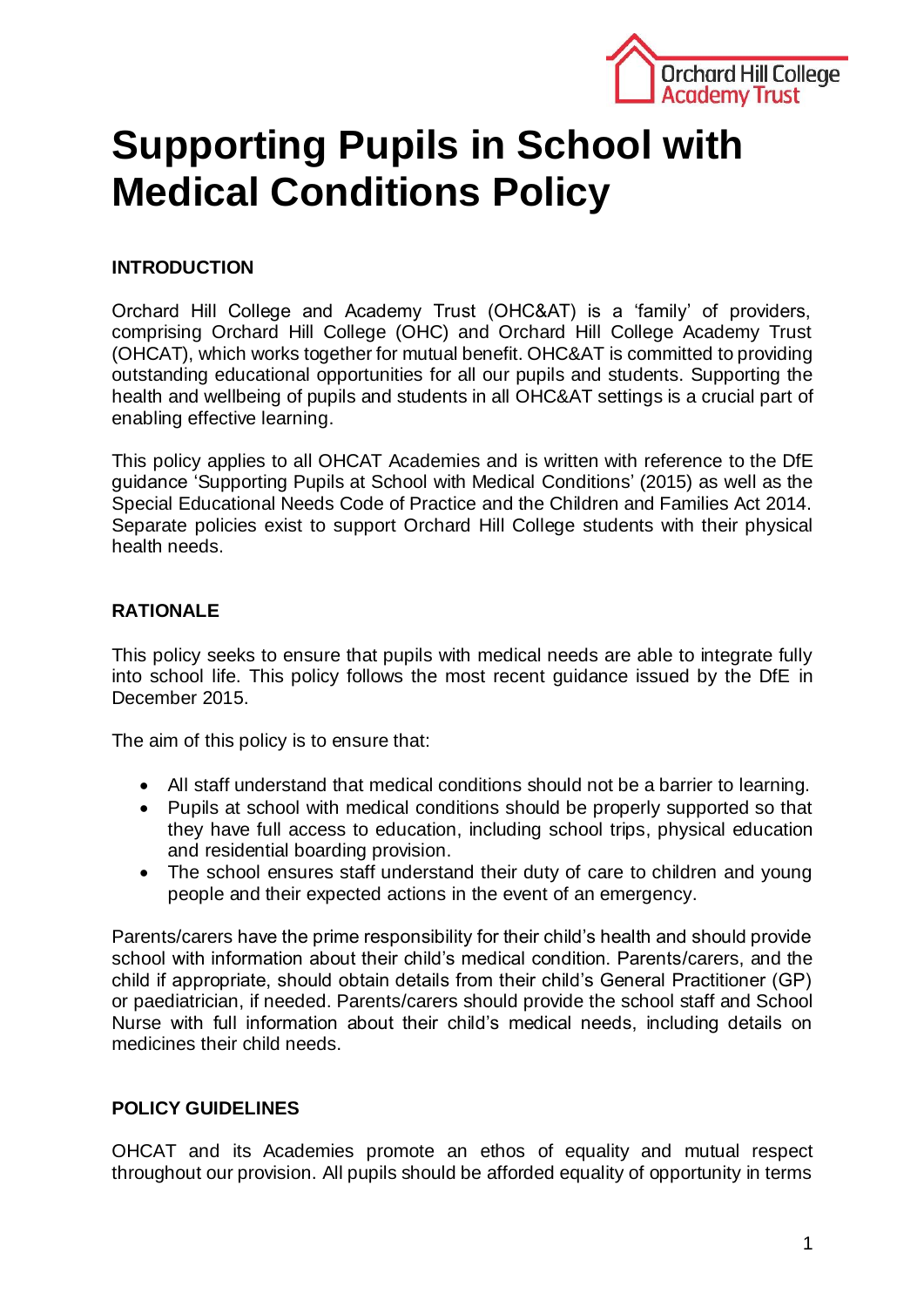

of learning and extracurricular activity. Academy staff will strive to ensure that pupils with medical conditions are not excluded from full participation in school life and that parents/carers feel secure in the care their child receives at school.

OHCAT recognises that pupils'/students' additional needs may include significant health concerns and involve regular or unexpected medical support e.g. admission to hospital or attendance at specialist clinics. We will always seek to work with our pupils/students and their families to support good attendance and, where this is not possible, to support continued learning through initiatives such as home learning programmes.

Where possible, pupils will be supported and encouraged to take control of their health and proactively manage their condition. All management of health conditions within OHCAT Academies is undertaken with the full understanding of the Academy's duty of care to pupils, including in the event of an emergency.

Where students and/or staff are known to have severe/life threatening allergies, senior leaders should enact suitable measures to manage that risk as far as possible (for example, a site-wide ban on the allergen in question). Staff are expected to comply with any such arrangements as with all other safeguarding measures.

OHCAT Academy pupils are informed and reminded of this policy and related procedures through such channels as regular discussions in PSHE lessons, Student Council meetings, school newsletters and assemblies. Parents/carers are notified of policy updates via school newsletters and can access the policy on every Academy website. Staff receive regular training and updates related to supporting pupils with medical conditions, and are additionally able to access all Academy policies via the intranet and staff room information files.

#### **SUPPORT FOR PUPILS WITH MEDICAL NEEDS**

Staff administering medication will act in the student's best interest to support the student and promote the safest and most effective delivery of the medication required. Consents, risk assessments (where necessary), support plans and safeguarding will be adhered to in all instances.

#### **Prescribed medicines**

Medicines should only be brought to school when essential; that is, where it would be detrimental to a child's health if the medicine were not administered during the school day. School can only accept medicines that have been prescribed by a doctor, dentist, nurse prescriber or pharmacist prescriber. Medicines should always be provided in the original container as dispensed by a pharmacist and include the name of the pupil, prescriber's instructions for administration, dosage and storage.

The school cannot accept medicines that have been taken out of the container as originally dispensed nor make changes to dosages on parental instructions.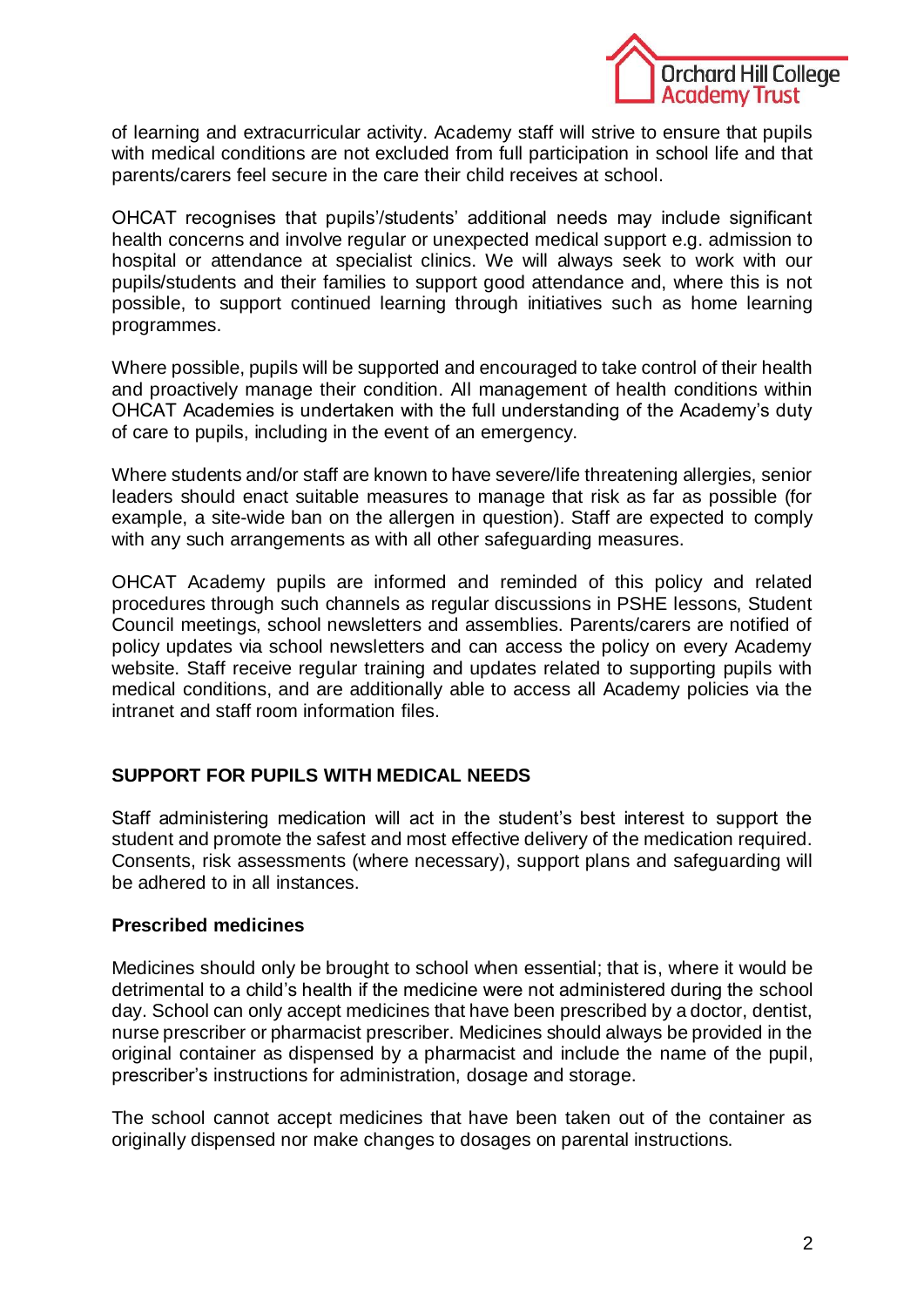

It is helpful, where clinically appropriate, if medicines are prescribed in dose frequencies which enable it to be taken outside of school hours. Parents/carers are requested to ask the prescriber about this. It is to be noted that medicines that need to be taken three times a day could be taken in the morning, after school hours and at bedtime.

Where it is agreed that staff will administer a prescribed medicine it **must** be in accordance with a written consent and agreement of planned care with parents/carers.

Staff should check that the medicine has been administered without adverse effect to the child in the past and that parents/carers have confirmed this is the case – see Appendix 1.

Where pupils with prescribed medicines access residential provision, residential care staff will administer any required out of hours doses in line with this policy.

#### **Non-prescription medicines**

Staff should **never** give a non-prescribed medicine to a child unless there is specific prior written permission from the parent or carer.

Where it is agreed that staff will administer a non-prescribed medicine it **must** be in accordance with a written consent and agreement with parents/carers.

Staff should check that the medicine has been administered without adverse effect to the child in the past and that parents/carers have confirmed this is the case. Parents/carers should be contacted **prior** to administration to confirm previous administration details.

Where a non-prescribed medicine is administered to a child it should be recorded on the form in Appendix 1.

Children under 16 should **never** be given medicine containing aspirin unless prescribed by a doctor. Medication, e.g. for pain relief, should never be administered without first checking maximum dosages and when the previous dose was taken. Parents/carers should be informed.

Where pupils accessing residential provision require non-prescription medicines, residential care staff will administer medicines in line with this policy.

#### **Adrenaline Auto-Injector (AAI)**

Every OHCAT Academy will keep an Emergency Adrenaline Auto-Injector (AAI) if there are pupils within the setting who have been prescribed AAIs. This is in accordance with the Department of Health's *Guidance on the use of adrenaline autoinjectors in schools* (2017). Auto-injectors will be used in line with the manufacturer's instructions, for the emergency treatment of anaphylaxis where medical authorisation and written parental consent for the use of the spare AAI has been provided. The emergency AAI is a spare/back up device and **not** a replacement for a pupil's own  $AAI(s)$ .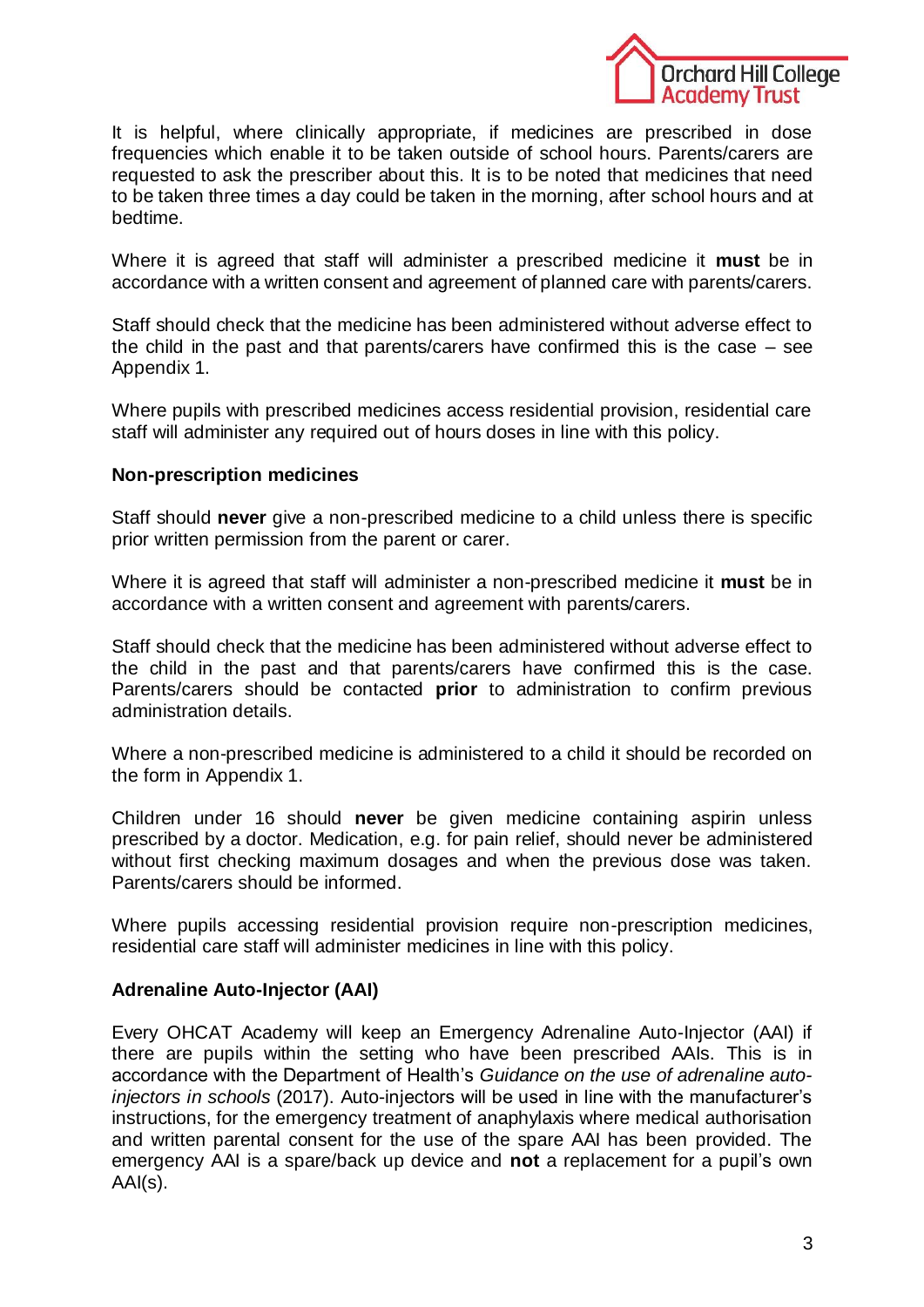

A register of pupils who may be treated with the emergency AAI will be kept with the AAI, as well as signed 'consent for medication' forms and a record sheet for any administration carried out. All emergency care will be given in line with the pupil's own Anaphylaxis Care Plan, including calling emergency services.

In the event of a possible severe allergic reaction in a pupil who does not meet these criteria, emergency services (999) should be called and advice sought from them as to whether administration of the emergency AAI is appropriate.

#### **Short-term medical needs**

Many children will need to take medicines during the day at some time during their time in school. This will usually be for a short period only, such as to finish a course of antibiotics or to apply a lotion.

However, such medicines should only be taken to school where it would be detrimental to a child's health if it were not administered during the day. Again they must be supplied in their original container, with the pupil's name, prescriber's dosage administration and storage instructions and written consent from a parent or carer.

#### **Long-term medical needs and emergency treatment**

The Principal needs to know about any particular needs before a child is admitted, or when a child first develops a medical need.

The School Nurse should be informed and involved in managing pupils' needs as required.

For children who attend hospital appointments on a regular basis, special arrangements may also be necessary.

It is often helpful to develop a written health care plan for such children, involving parents/carers and relevant health professionals. This can include:

- Details of the child's condition
- Special requirement e.g. dietary needs, pre-activity precautions
- Any side effect of the medicines
- What constitutes an emergency
- What action to be taken in an emergency
- What not to do in the event of an emergency
- Who to contact in an emergency
- The role the staff can play.

See Appendix 2 (Model process for developing individual healthcare plans) and Appendix 4 (Managing common medical conditions).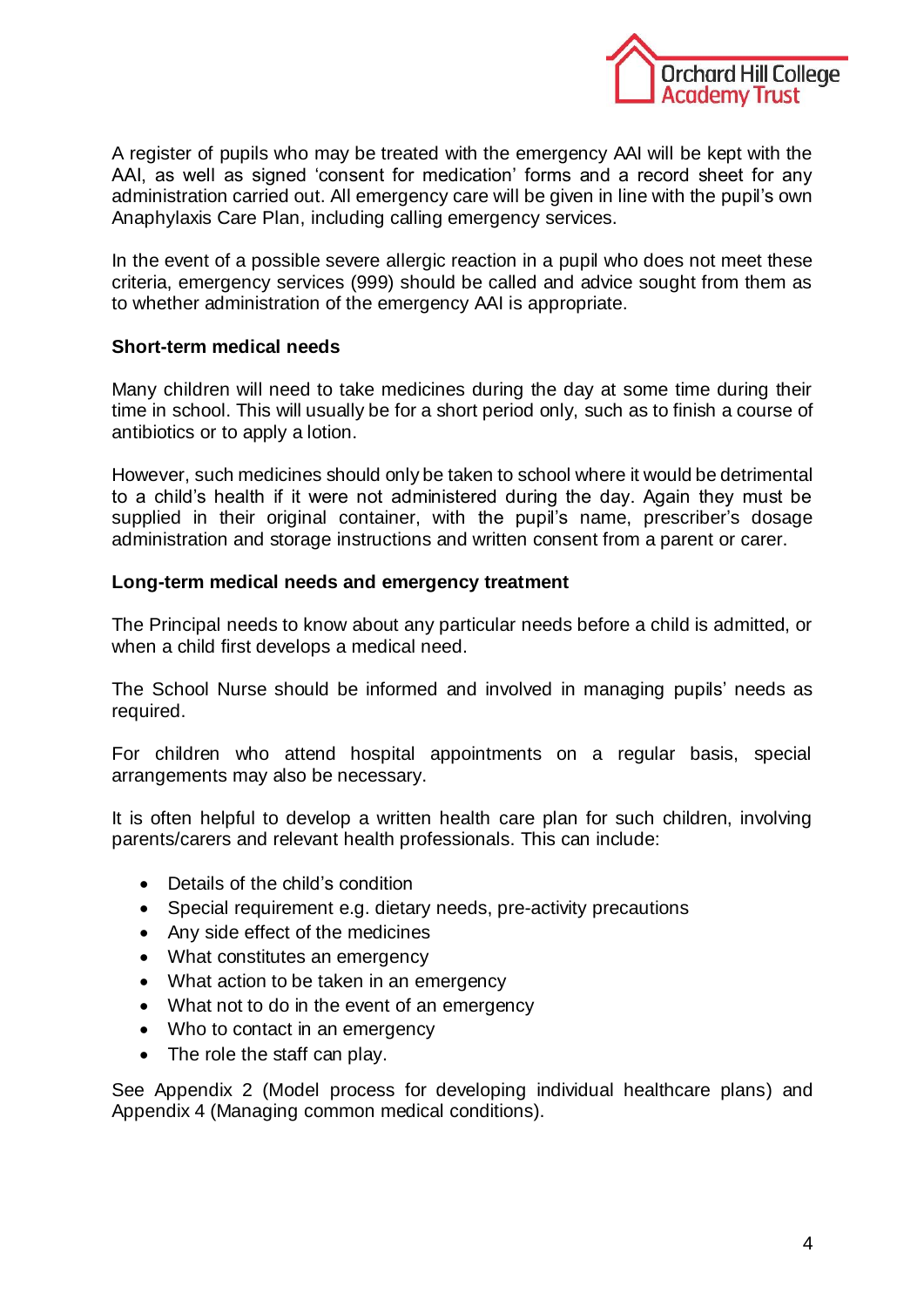

#### **Self-management**

It is good practice to support and encourage children, who are able, to take responsibility to manage their own medicines from a relatively early age and school encourages this.

Children with a long-term illness should, whenever possible, assume complete responsibility under the supervision of their parent or carer. Children develop at different rates and so the ability to take responsibility for their own medicines varies. This should be borne in mind when making a decision about transferring responsibility to a child or young person. There is no set age when this transition should be made. There may be circumstances where it is not appropriate for a child of any age to selfmanage. Health professionals need to assess, with parents/carers and children, the appropriate time to make this transition. If required, staff will supervise children's access to and administering of their medicine

For conditions such as asthma, diabetes and severe allergies children are allowed to carry their own medication. There may be circumstances where it is not appropriate for a child of any age to self-manage. If required, staff will supervise children's access to and administering of their medicine. (See Appendix 4 – Managing common medical conditions.)

Please note that children carrying medicines will be expected to store and use their medicines responsibly and not abuse, share or give their medicine to others. Parents/carers should complete the form in Appendix 3 and return it to the school.

Where children have been prescribed controlled drugs these should be kept in safe custody in the relevant Medical Office. However, children can access them for selfmedication if it is agreed that this is appropriate.

Children with a short term need to finish a course of prescribed medicine may also bring their medicines to school. The child may either be responsible for them or ask the relevant staff to look after the medication. The parent/carer should determine which they feel is appropriate for their child.

#### **Refusing medicines**

If a child refuses to take medicine, staff will not force them to do so. In the case of Epipens, the individual child's health care plan will be followed. Parents/carers should be informed of the refusal on the same day. If a refusal to take medicines results in an emergency, the school's emergency procedures will be followed.

#### **Record keeping**

Parents/carers should tell the school about the medicines that their child needs to take and provide details of any changes to the prescription or the support required in writing. Medicines should always be provided in the original container as dispensed by a pharmacist and include the prescriber's instructions. In all cases it is necessary to check that written details include:

• name of child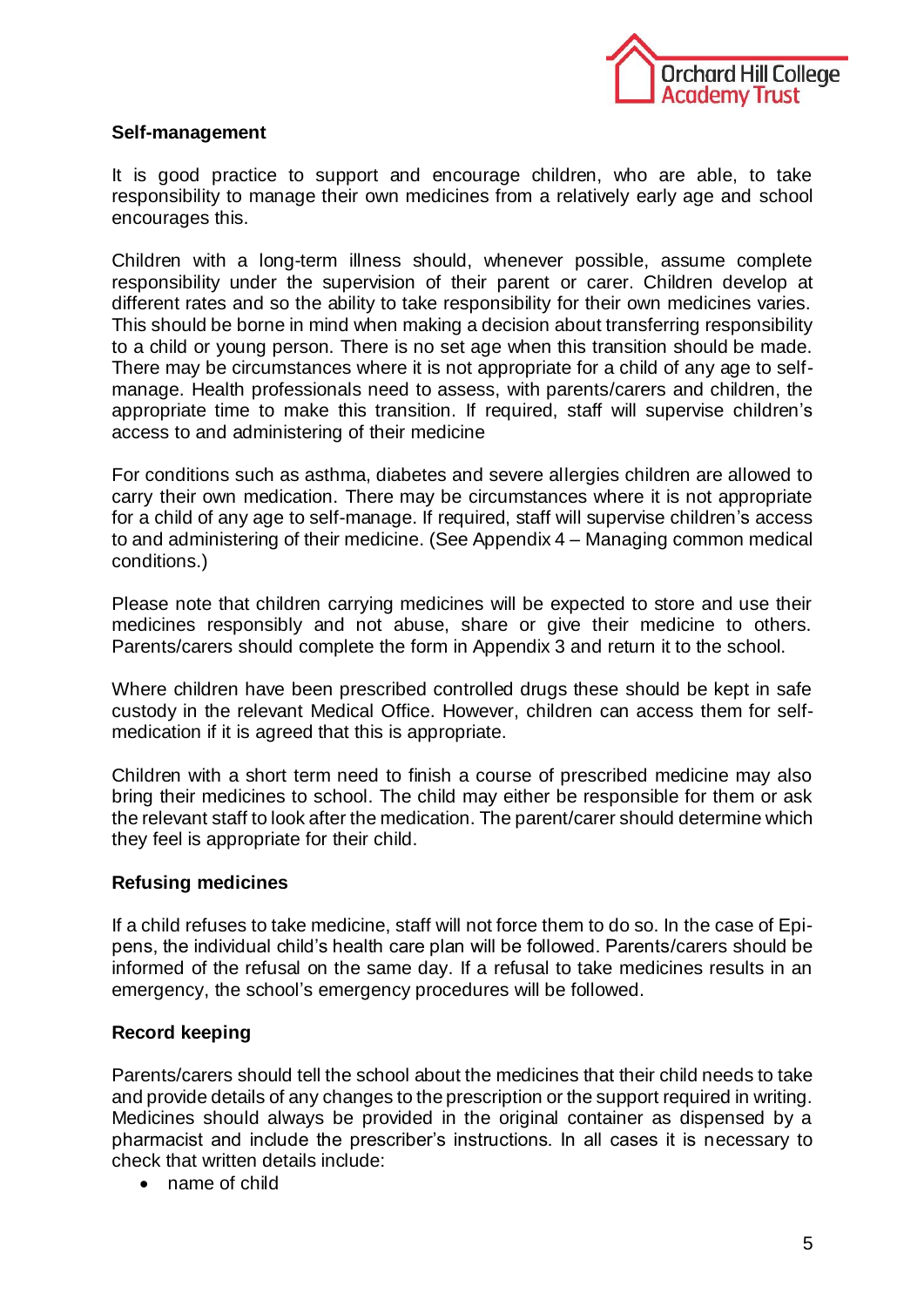

- name of medicine
- dose
- method of administration
- time/frequency of administration
- any side effects
- any specific storage details
- expiry date

Parents/carers should complete a consent form and forward it to the school.

Where medication is administered in school on a regular basis a record will be kept using this form.

#### **Trips and visits**

Children with medical needs will be encouraged to participate in trips and visits. It may be that an additional supervisor, a parent/carer or another volunteer might be needed to accompany a particular child. Arrangements for taking any necessary medicines will also need to be taken into consideration. Staff supervising excursions should always be made aware of any medical needs, and relevant emergency procedures by the parent/carer on the consent form. A copy of any health care plans should be taken on visits in the event of the information being needed in an emergency.

If staff are concerned about whether they can provide for a child's safety or the safety of other children on a visit advice will be sought from parents/carers and/or health professionals.

#### **Drug error**

In the event that any medication is given in error, either to the wrong pupil or the wrong medication to the pupil, appropriate action must be taken as follows:

- 1. Report the incident immediately to a member of the Senior Leadership Team.
- 2. Report the incident to the pupil's next of kin/guardian/home manager as appropriate.
- 3. Investigate the matter of how and why the incident occurred and complete a risk assessment to place appropriate controls to prevent any reoccurrences.
- 4. Ascertain risk with advice from Guys and St. Thomas Poison/ Toxbase unit as required
- 5. Discipline as necessary.

#### **STORAGE AND DISPOSAL OF MEDICINES**

All medicines should be stored safely. Children should know where their medicines are at all times and be able to access them. Where relevant, they should know who holds the key to the storage facility. Medicines and devices such as asthma inhalers, blood glucose testing meters and adrenaline pens should always be readily available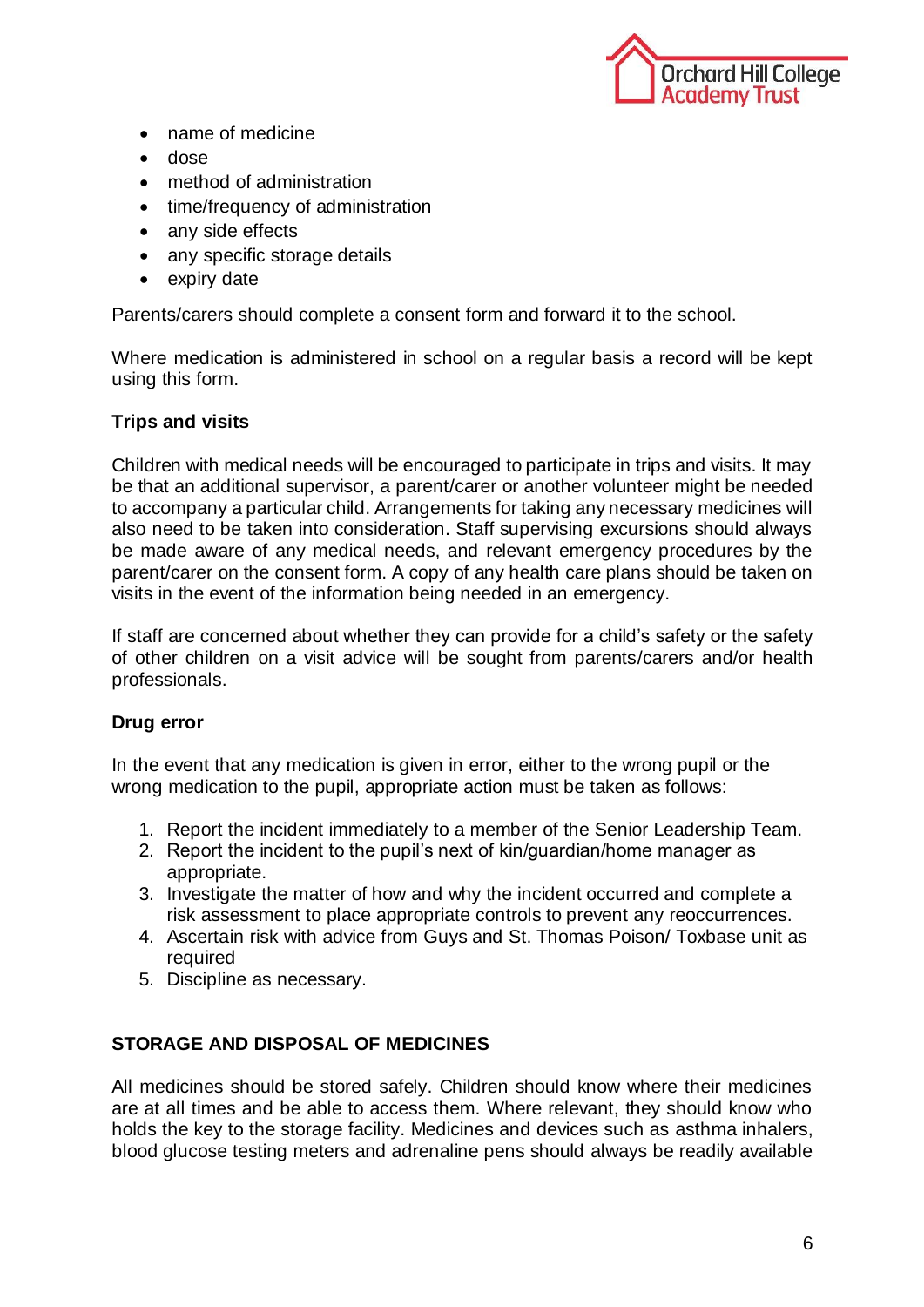

to children. This is particularly important to consider when outside of school premises, e.g. on school trips.

When no longer required, medicines should be returned to the parent or carer to arrange for safe disposal. Sharps boxes should always be used for the disposal of needles and other sharps.

Written records must be kept of all medicines administered to pupils.

# **STAFF TRAINING**

Staff at OHCAT Academies receive training on the Academy's general emergency procedures, including medical emergencies. Training is given during the induction process and at regular intervals afterwards. This includes how to contact emergency services and what information to give, and who to contact within the school.

Information on action to take in a general medical emergency is displayed in prominent locations for staff. Additionally, action for staff to take in an emergency for the common serious conditions at the school is displayed in prominent locations – this information includes the emergency procedure posters available from [www.medicalconditionsatschool.org.uk](http://www.medicalconditionsatschool.org.uk/)

OHCAT Academy staff are aware of the most common serious medical conditions they are likely to encounter at the school and understand the importance of good management of health conditions. Academy staff who work with groups of pupils at a school should have received suitable training and know what to do in an emergency for the pupils in their care with medical conditions.

Staff will not give prescription medicines or undertake healthcare procedures without appropriate training (updated to reflect any individual healthcare plans). In some cases, written instructions from the parent/carer or on the medication container dispensed by the pharmacist will be considered sufficient; decisions will be made taking into consideration the training requirements as specified in the pupil's individual healthcare plan if there is one.

#### **ROLES AND RESPONSIBILITIES**

#### **Parents/carers will:**

- Provide the school, including the School Nurse, with sufficient information about their child's medical needs if treatment or special care is needed.
- Ensure that information held by the school on their child's medical needs is kept up to date.
- Agree jointly with school staff and the School Nurse on the school's role in supporting their child's medical needs.
- Keep their child at home if the child is acutely unwell, in order to reduce the spread of infection. This is to protect other children with compromised immune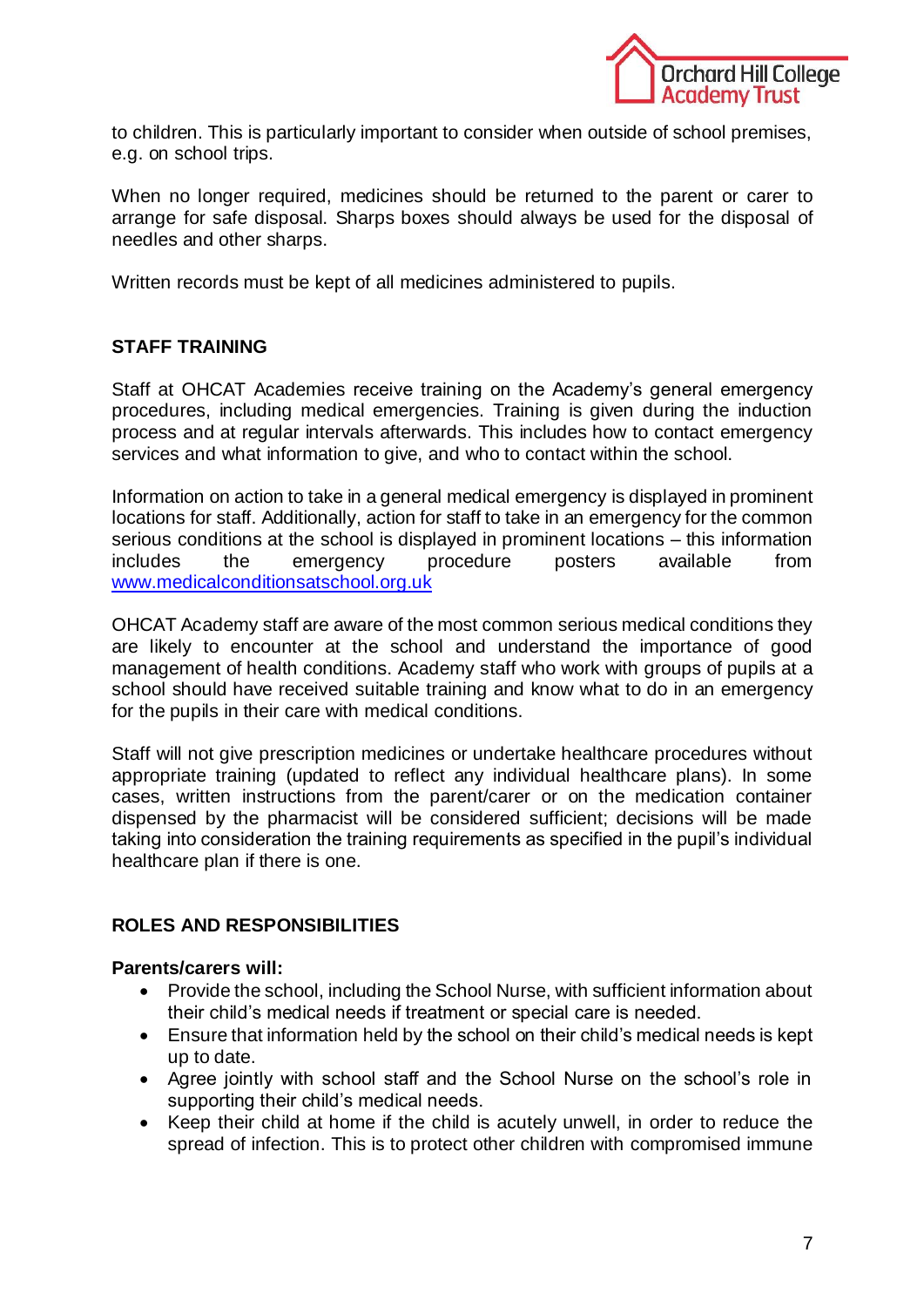

systems and/or medical conditions such as asthma and diabetes, for whom illness can produce complications.

## **Governing bodies will:**

- Be aware of the framework of responsibility and regularly review the arrangements in place at the school for the support of pupils with medical conditions.
- Monitor support for pupils with medical conditions within the school, including staff training, via termly reports from the Principal.

# **The Principal will:**

- Ensure that this policy and related documentation are implemented throughout the school.
- Monitor support for pupils with medical needs via regular reports and data monitoring.
- Ensure that sufficient staff have received suitable training and are competent to take on responsibility for children with medical conditions.
- Ensure that suitable cover arrangements are in place to manage pupils' medical needs in case of staff absence.
- Ensure staff training on general emergency procedures and common emergencies relating to medical conditions is up to date.
- Ensure that medication and equipment relating to pupils' support needs is properly and securely stored while on school premises.
- Delegate a staff member to check the expiry date of medicines kept at school and maintain the school medical conditions register.
- Oversee the development and review of individual healthcare plans and risk assessments where necessary.
- Liaise with the School Nurse regarding support for children with medical conditions.

# **All staff will:**

- Ensure they understand and abide by this policy and related documentation.
- Ensure that day to day school activities are inclusive and open to all wherever possible.
- Ensure they are familiar with all general emergency procedures and common emergencies relating to medical conditions.
- Know which pupils in their care have a medical condition and be familiar with the content of the pupil's healthcare plan.
- Maintain effective communication with parents/carers, including informing them if their child has been unwell at school.
- Ensure pupils who carry their medication with them have it when they go on a school visit or out of the classroom.
- Be aware of pupils with medical conditions who may be experiencing bullying or need extra social support.
- Understand the common medical conditions and the impact they can have on pupils (pupils should not be forced to take part in any activity if they feel unwell).
- Ensure pupils with medical conditions are not excluded unnecessarily from activities they wish to take part in.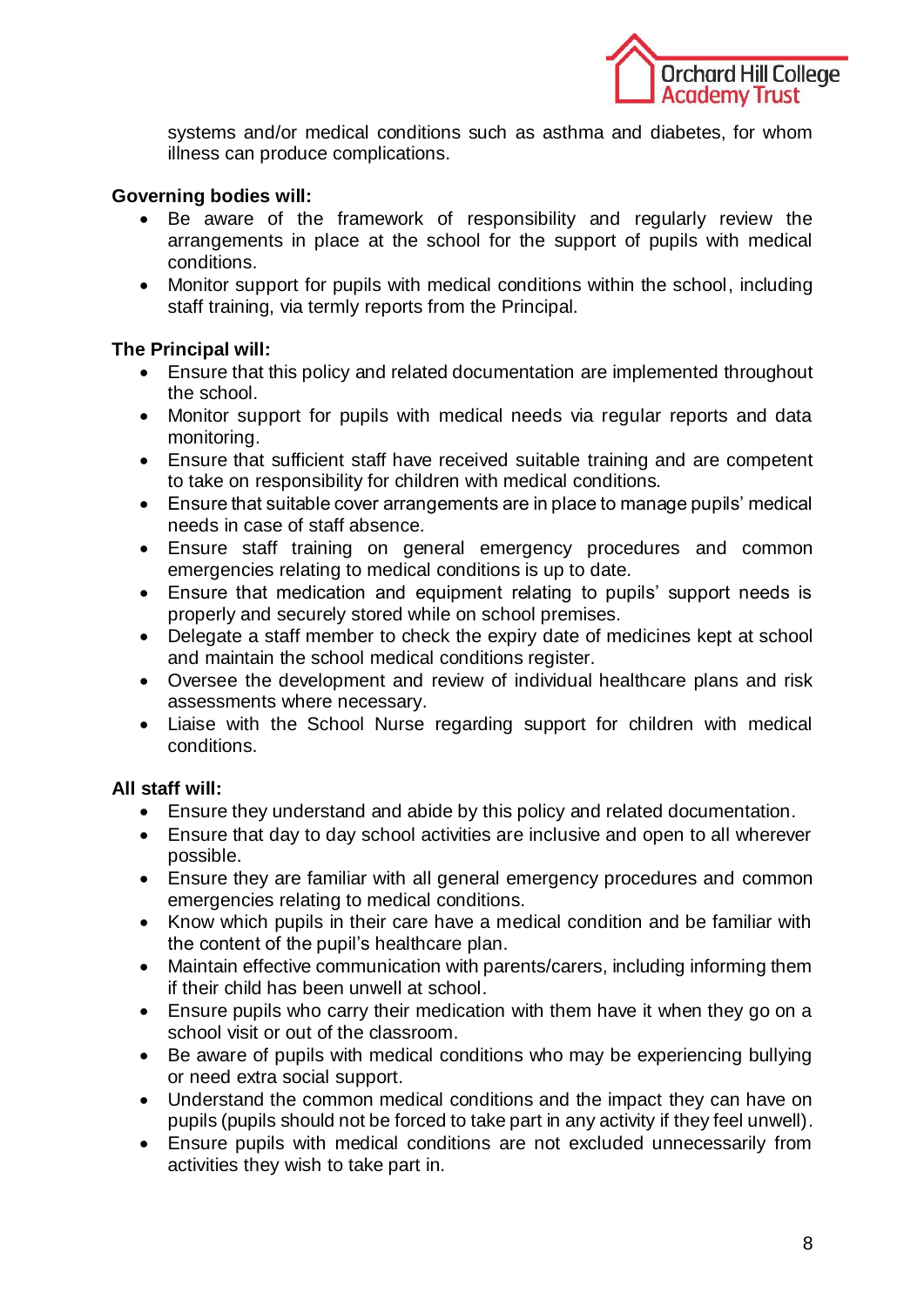

- Ensure pupils have the appropriate medication or food with them during any exercise and are allowed to take it when needed.
- Not distribute prescription medication or undertake a medical procedure without appropriate training/updated to reflect the individual care plan.

# **Teaching staff will:**

- Work with pupils and families to support continued learning during periods of ill health that may affect attendance.
- Be aware that medical conditions can affect a pupil's learning and provide extra help when pupils need it.
- Liaise with parents/carers, the pupil's healthcare professionals, special educational needs coordinator and welfare officers if a child or young person is falling behind with their work as a result of their medical condition.
- Use opportunities such as PSHE and other areas of the curriculum to raise pupil awareness about medical conditions.

#### **Special educational needs coordinators will:**

- Help to update this policy as required.
- Know which pupils have a medical condition and which have special educational needs because of their condition.
- Ensure pupils who have been unwell catch up on missed schoolwork.
- Ensure teachers make the necessary arrangements if a pupil needs special consideration or access arrangements in exams or course work.

## **Pupils will:**

- Treat other pupils with and without a medical condition equally.
- Tell their parents/carers, teacher or nearest staff member when they are not feeling well.
- Let a member of staff know if another pupil is feeling unwell.
- Treat all medication with respect.
- Know how to gain access to their medication in an emergency.
- If mature and old enough, know how to take their own medication and to take it when they need it.
- Alert a member of staff to an emergency situation.

#### **School nurses or school healthcare professionals**

School Nursing will not necessarily be aware of all pupils' medical conditions but there is a clear expectation from the school that school nursing services will be involved in the care plan process as appropriate, including the following:

- Seek consent from the parent/carer or young person over 13, as relevant.
- Inform the school of pupils in need of a healthcare plan.
- Help provide regular training for school staff in managing the most common medical conditions at school and advising training on less common conditions.
- Collate relevant health information to support pupils, families and the school to inform the healthcare plan.
- Provide information about where the school can access other specialist training.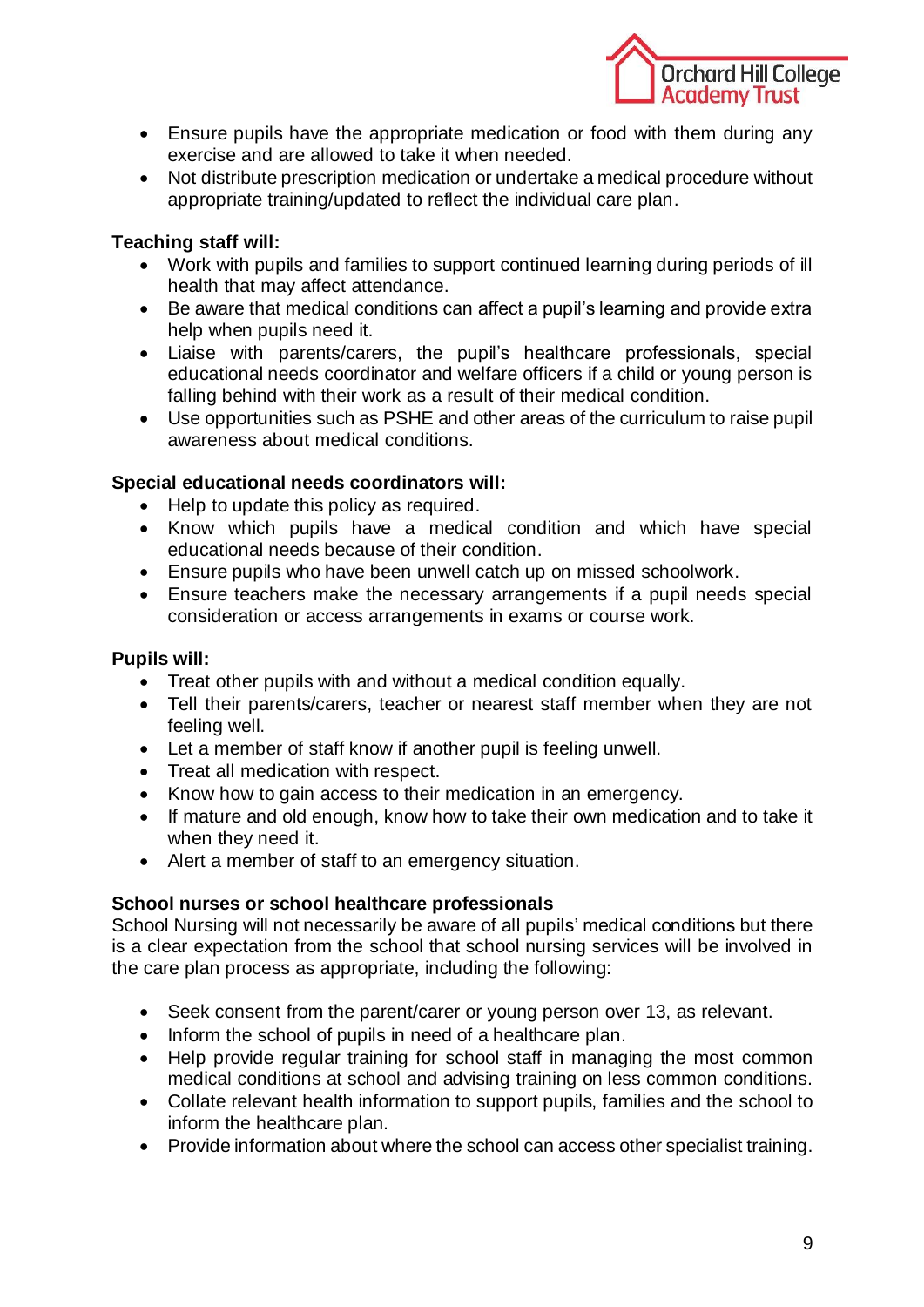

 Liaise with lead clinicians locally on appropriate support for a child with medical needs, including pupils who are unable to attend full time.

**It should be noted that local authorities are commissioners of school nurses for maintained schools and academies.** Under Section 10 of the Children Act 2004, they have a duty to promote co-operation between relevant partners such as governing bodies of maintained schools, proprietors of academies, clinical commissioning groups and NHS England, with a view to improving the wellbeing of children with regard to their physical and mental health, and their education, training and recreation. Local authorities should provide support, advice and guidance, including suitable training for school staff, to ensure that the support specified within individual healthcare plans can be delivered effectively.

#### **It is the responsibility of all OHCAT staff and key stakeholders to maintain pupil confidentiality.**

#### **UNACCEPTABLE PRACTICE**

School staff should use their discretion and judge each case on its merits with reference to the child's individual healthcare plan. It is not generally acceptable practice to:

- prevent children from easily accessing their inhalers and medication and administering their medication when and where necessary;
- assume that every child with the same condition requires the same treatment;
- ignore the views of the child or their parents/carers, or ignore medical evidence or opinion (although this may be challenged);
- send children with medical conditions home frequently or prevent them from staying for normal school activities, including lunch, unless this is specified in their individual healthcare plans;
- if the child becomes ill, send them to the school office or medical room unaccompanied or with someone unsuitable;
- penalise children for their attendance record if their absences are related to their medical condition, e.g. hospital appointments;
- prevent pupils from drinking, eating or taking toilet or other breaks whenever they need to in order to manage their medical condition effectively;
- require parents/carers, or otherwise make them feel obliged, to attend school to administer medication or provide medical support to their child, including with toileting issues. No parent/carer should have to give up working because the school is failing to support their child's medical needs;
- prevent children from participating, or create unnecessary barriers to children participating in any aspect of school life, including school trips, e.g. by requiring parents/carers to accompany the child;
- falsify medical records or knowingly keep inaccurate medical records.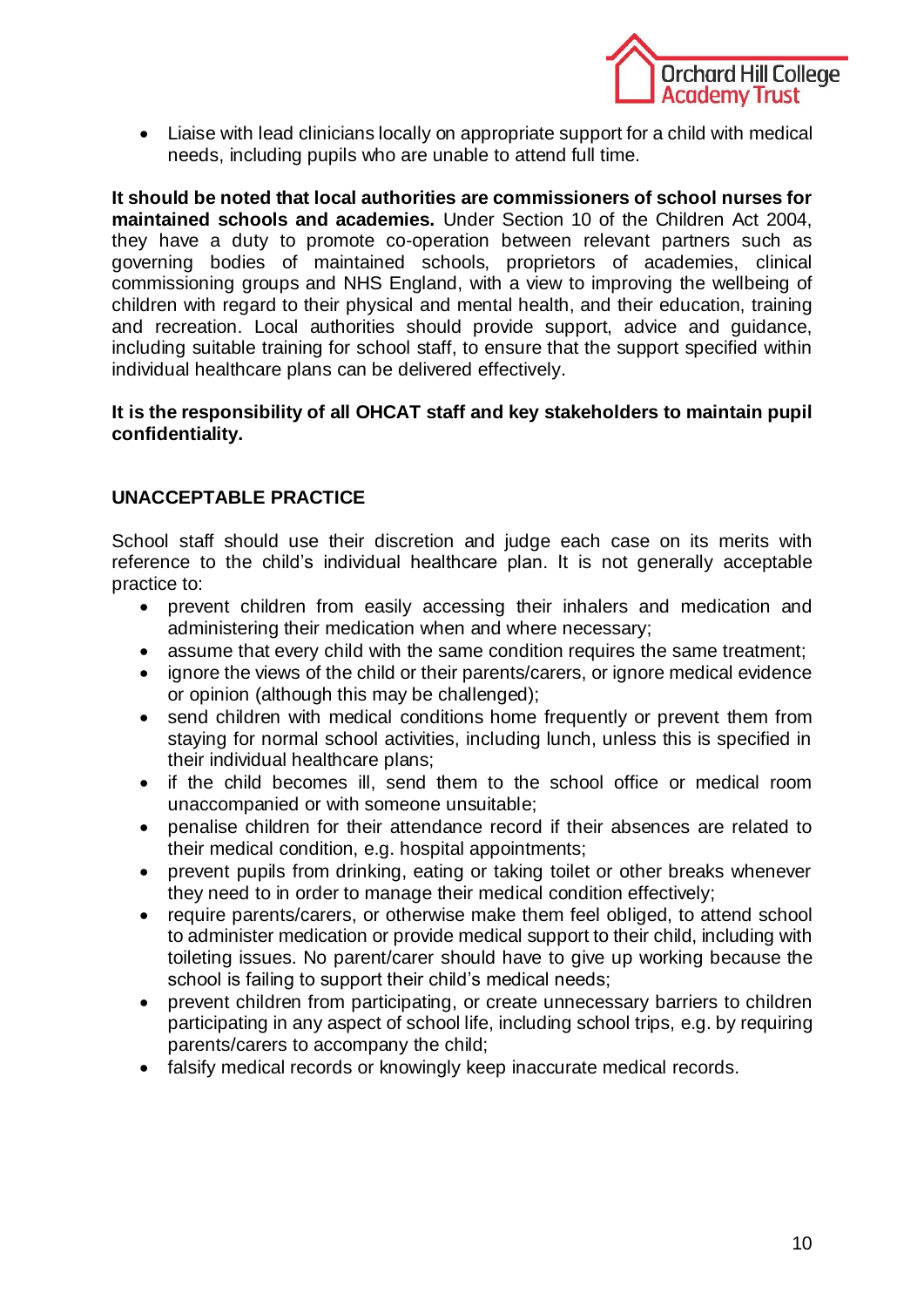

#### **CONFIDENTIALITY**

The Principal and staff will always treat medical information confidentially. The Principal will agree with the child where appropriate, or otherwise the parent/carer, who else should have access to records and other information about a child. If information is withheld from staff they should not generally be held responsible if they act incorrectly in giving medical assistance but otherwise in good faith.

#### **POLICY REVIEW DETAILS**

*Version:* 1.5

*Approval body:* Family Board *Date this version approved:* 27th March 2020 **Due for review:** Spring 2023

*Reviewer:* Marie Wilkes, John Prior, Laurie Cornwell, Jackie Van-West

#### **RELATED POLICIES AND PROCEDURES**

Administration of Medication and Prescribed Substances in College Policy Anti-Bullying Policy Asthma Policy Attendance Policy Child Protection, Adult Protection & Safeguarding Policy Complaints Policy and Procedure Delegation of Duty Policy Educational Visits Policy Equality and Diversity Policy First Aid Policy Health and Safety Policy Infection Control Policy Student Mental Wealth, Health and Wellbeing Policy Substance Misuse Policy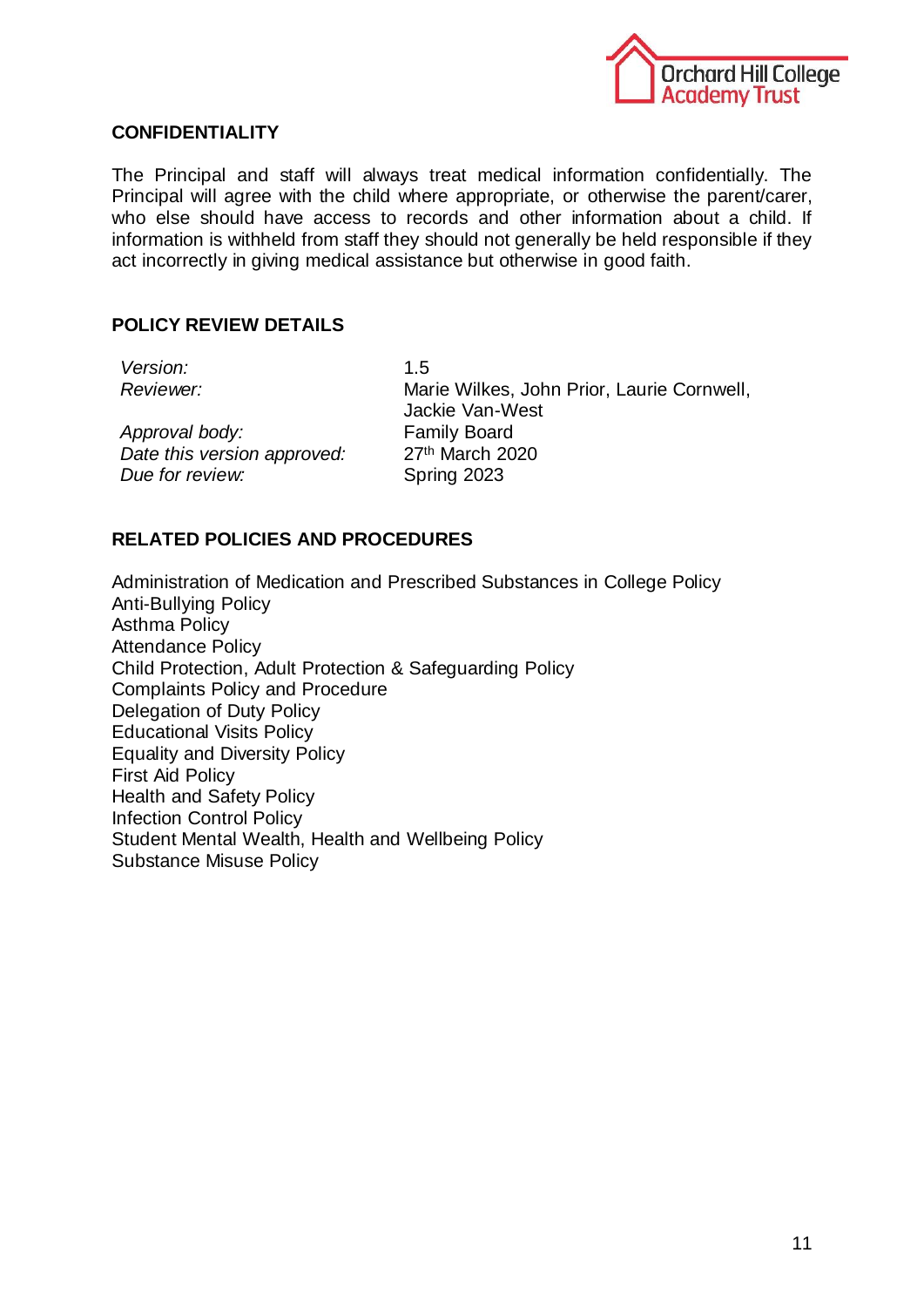

#### **APPENDIX 1: Medicine management plan, consent and record of medicine administered to an individual child**

| Name of Academy/setting          |          |
|----------------------------------|----------|
| Name of child                    |          |
| Date medicine provided by parent |          |
| Group/class/form                 |          |
| <b>Quantity received</b>         |          |
| Name and strength of medicine    |          |
| Previously administered          | Yes / No |
| Adverse effect                   | Yes / No |
| Expiry date                      |          |
| <b>Quantity returned</b>         |          |
| Dose and frequency of medicine   |          |

Staff signature \_\_\_\_\_\_\_\_\_\_\_\_\_\_\_\_\_\_\_\_\_\_\_\_\_

Signature of parent\_\_\_\_\_\_\_\_\_\_\_\_\_\_\_\_\_\_\_\_\_\_\_\_\_

| Date                       |  |  |
|----------------------------|--|--|
| Time given                 |  |  |
| Dose given                 |  |  |
| Name of member of<br>staff |  |  |
| <b>Staff initials</b>      |  |  |
|                            |  |  |
| Date                       |  |  |
| Time given                 |  |  |
| Dose given                 |  |  |
| Name of member of<br>staff |  |  |
| <b>Staff initials</b>      |  |  |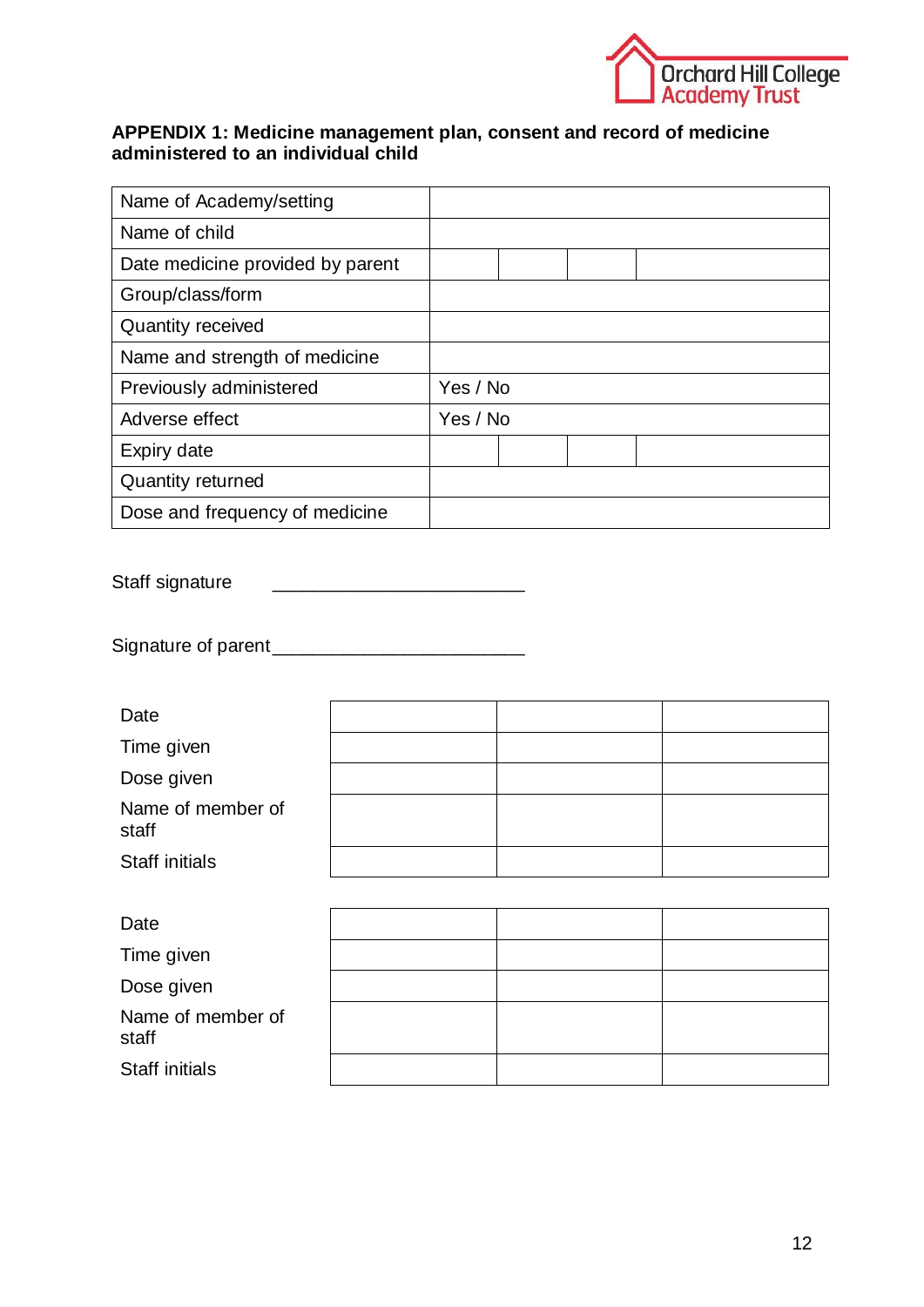

| Date                       |  |  |
|----------------------------|--|--|
| Time given                 |  |  |
| Dose given                 |  |  |
| Name of member of<br>staff |  |  |
| <b>Staff initials</b>      |  |  |

| Date                       |  |  |
|----------------------------|--|--|
| Time given                 |  |  |
| Dose given                 |  |  |
| Name of member of<br>staff |  |  |
| <b>Staff initials</b>      |  |  |

| Date                       |  |  |
|----------------------------|--|--|
| Time given                 |  |  |
| Dose given                 |  |  |
| Name of member of<br>staff |  |  |
| <b>Staff initials</b>      |  |  |

| Date                       |  |  |
|----------------------------|--|--|
| Time given                 |  |  |
| Dose given                 |  |  |
| Name of member of<br>staff |  |  |
| <b>Staff initials</b>      |  |  |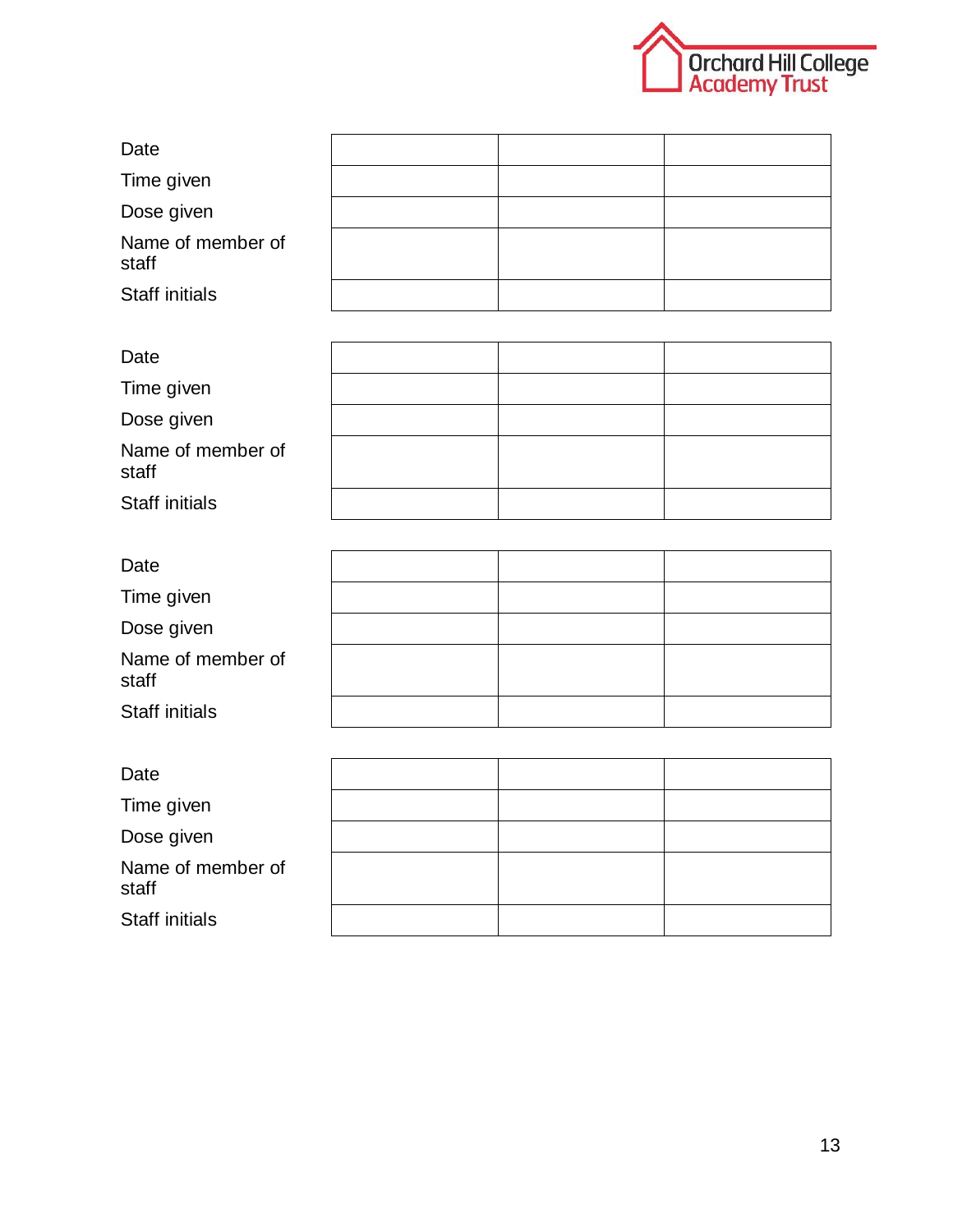

# **APPENDIX 2: Model process for developing individual healthcare plans (IHCPs)**

- Parent/carer or healthcare professional informs school that child has been newly diagnosed, or is due to attend new school, or is due to return to school after a long-term absence, or that needs have changed.
- Principal or senior member of school staff to whom this has been delegated coordinates meeting to discuss child's medical support needs and identifies member of school staff who will provide support to pupil. School Nurse to be informed and included as required.
- Meeting to discuss and agree on need for IHCP to include key school staff, child, parents/carers, relevant healthcare professional and other medical/health clinician as appropriate (or to consider written evidence provided by them).
- Develop IHCP in partnership agree who leads on writing it. Input from healthcare professional must be provided.
- School staff training needs identified.
- Healthcare professional commissions/delivers training and staff signed-off as competent – review date agreed.
- IHCP implemented and circulated to all relevant staff.
- IHCP reviewed annually or when condition changes. Parents/carers or healthcare professional to initiate.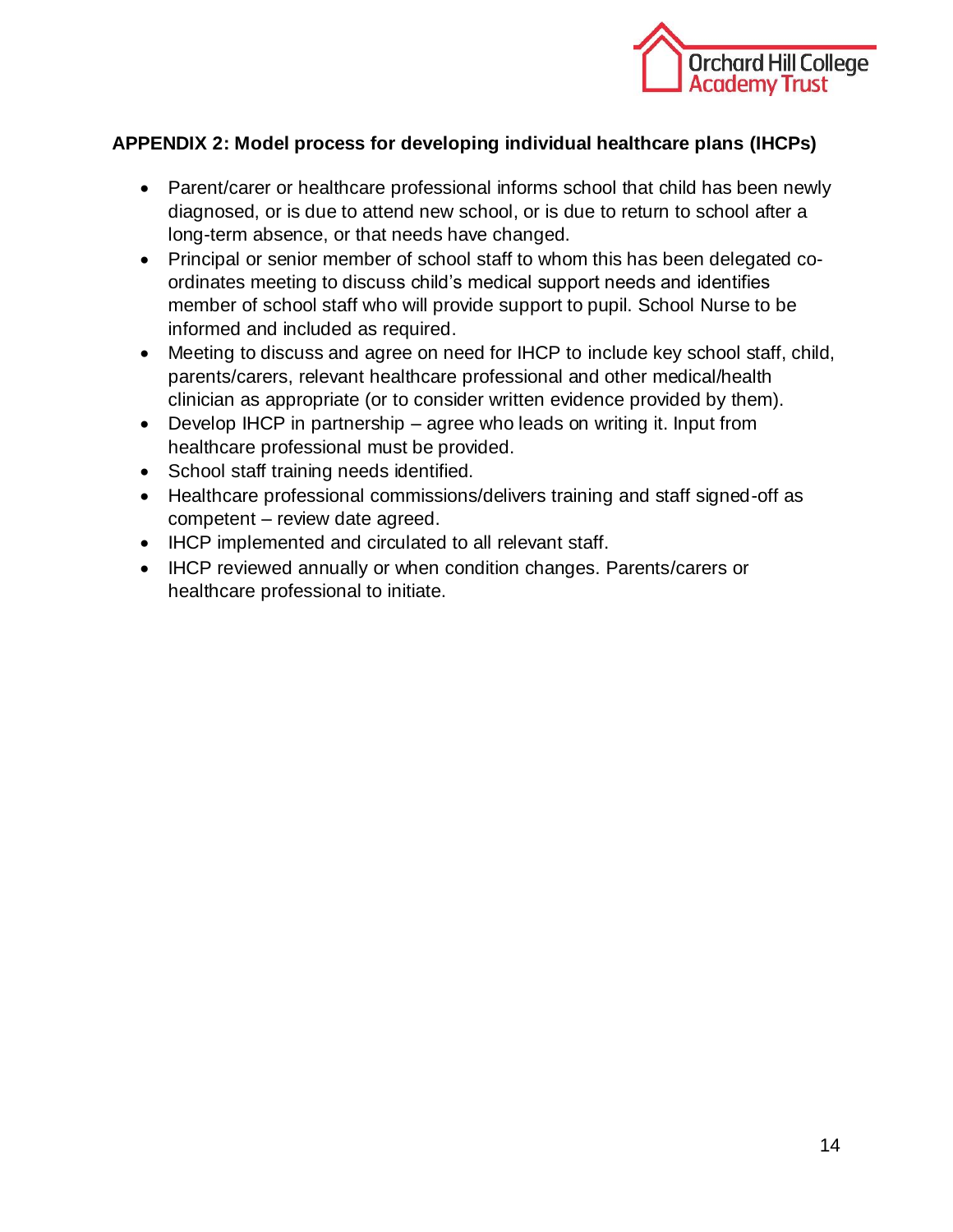

# **APPENDIX 3: Request for child to carry his/her medicine**

# **THIS FORM MUST BE COMPLETED BY PARENTS/CARERS**

If staff have any concerns they should discuss the request with Academy healthcare professionals.

| Name of Academy  |  |
|------------------|--|
| Child's name     |  |
| Group/class/form |  |
| <b>Address</b>   |  |
| Name of medicine |  |
| Procedures to be |  |
| taken in an      |  |
| emergency        |  |
|                  |  |
|                  |  |
|                  |  |
|                  |  |

| <b>Contact information</b> |                                                                             |
|----------------------------|-----------------------------------------------------------------------------|
| Name                       |                                                                             |
| Relationship to child      |                                                                             |
| Daytime telephone          |                                                                             |
| number                     |                                                                             |
| necessary.                 | I would like my son/daughter to keep his/her medicine on him/her for use as |
| Signed: _______            |                                                                             |
| Date:                      |                                                                             |

**If more than one medicine is to be given a separate form should be completed for each one.**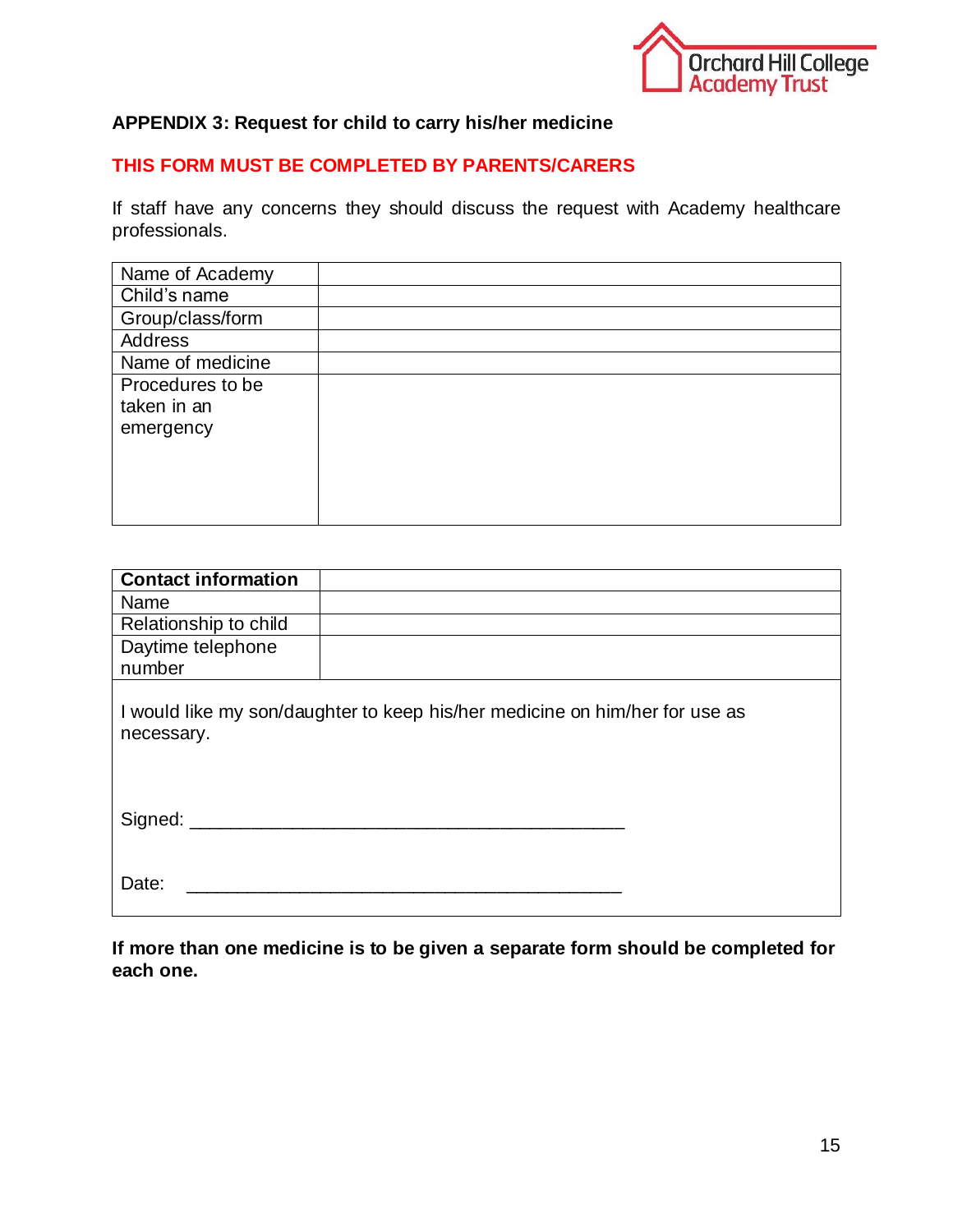

# **APPENDIX 4: Managing common medical conditions**

#### **Asthma**

Children with asthma need to have immediate access to their reliever inhalers when they need them. Inhaler devices usually deliver asthma medicine. OHCAT Academies follow good practice in supporting children with asthma to take charge of and use their inhaler from an early age, where considered appropriate.

Children who are able to use their inhalers themselves will be allowed to carry them with them. Inhalers should always be available during physical education, sports activities and educational visits.

A child should have a regular asthma review with their GP or other relevant healthcare professional. Parents/carers should arrange the review and make sure that a copy of their child's management plan is available to the school if required. Children should have a reliever inhaler with them when they are in school.

See also the Asthma Policy.

#### **Diabetes**

Children with diabetes will have an individual healthcare plan where required. They will be allowed to eat regularly during the day if necessary. This may include eating snacks during class time or prior to exercise. Children with diabetes should be encouraged to bring an 'emergency snack box' containing glucose tablets or a sugary drink to school.

#### **Anaphylaxis**

The decision on how many adrenaline devices the school should hold, and where to store them, has to be decided on an individual basis and will be reflected on the child's individual healthcare plan. However, every OHCAT Academy will keep an Emergency Adrenaline Auto-Injector (AAI) if there are pupils within the setting who have been prescribed AAIs. This is in accordance with the Department of Health's *Guidance on the use of adrenaline auto-injectors in schools* (2017).

Where children are considered to be sufficiently responsible to carry their emergency treatment on their person they will be allowed and encouraged to do so. There should always be a spare set kept safely which is not locked away and is accessible to all staff. In emergencies, it is often quicker for staff to use an injector that is with the child rather than taking time to collect one from a central location.

Studies have shown that the risks for allergic children are reduced where an individual healthcare plan is in place. Reactions become rarer and when they occur they are mostly mild. The plan will need to be agreed by the child's parents/carers, the school and the treating doctor.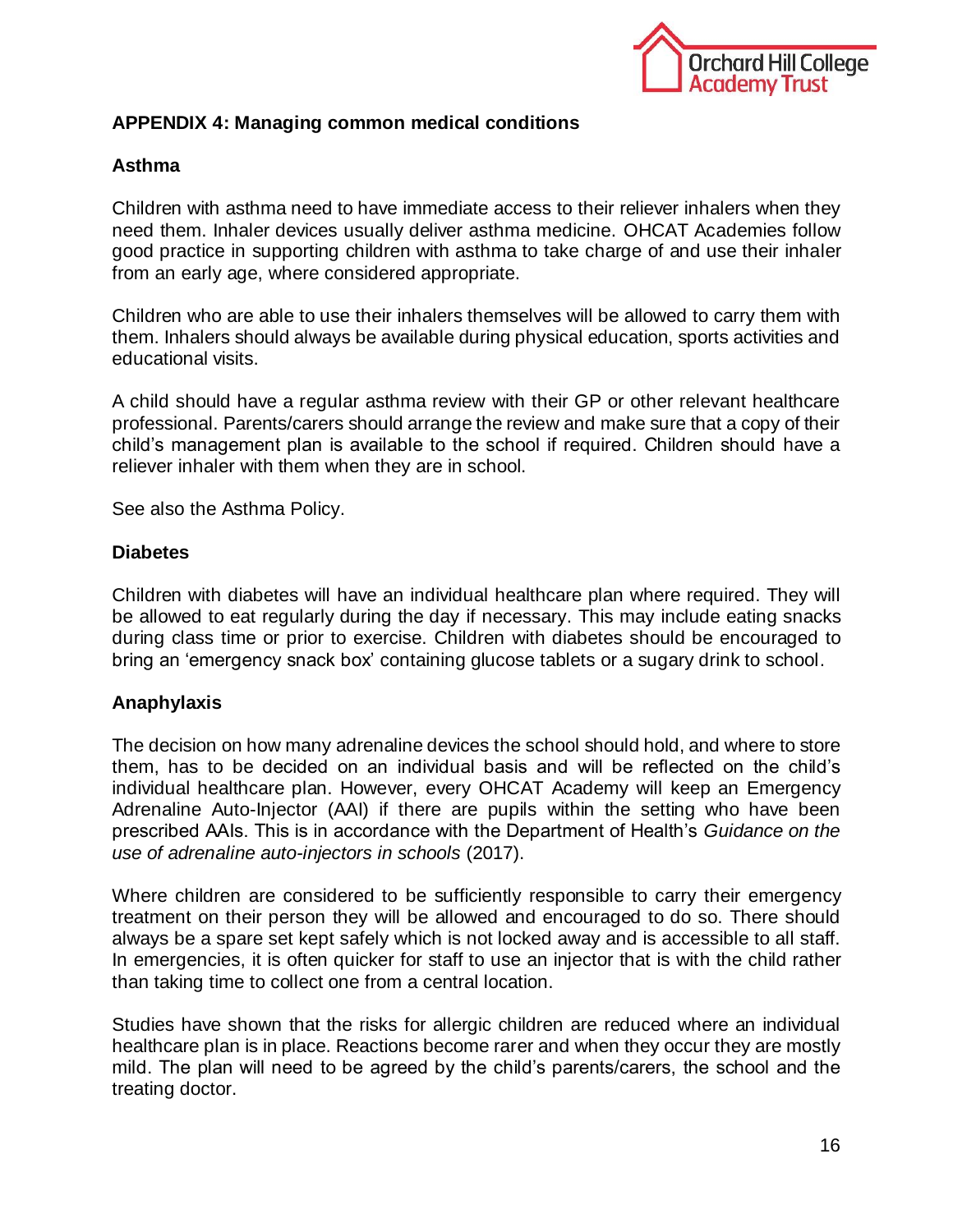

# **APPENDIX 5: Needle Stick / Sharps Injury – Guidance and Procedures**

If any OHCAT pupil or student requires administration of medication with sharps, an Individual Risk Assessment and care plan will be created. These will include specific administration guidance and instructions for the procedure in case of needle stick injury.

Any staff member who is required to use or assist in the use of needles or sharps will be trained and made aware of the related:

- Risk assessments
- Care plans
- Safe working practice
- Procedures in the event of injury

# **SAFE WORKING PRACTICES**

This can be divided into 3 stages:

#### **1. Prior to use**

- A full risk assessment must be undertaken to identify the risks, who might be harmed and the measures needed to control the risks during planned use and the unexpected discovery of incorrectly or maliciously discarded needles.
- Where available, 'safer sharps' should be requested to reduce the risk of injury
- Any employee that is required to use or assist in the use of needles or sharps must be informed of the risk assessment and receive appropriate information, instruction and training.
- Any employees that are required to collect and dispose of discarded needles or sharps must be informed of the risk assessment and receive appropriate information, instruction and training and be provided with suitable equipment for the task
- Except in extreme emergency situations where there is a risk to life e.g. where there is a risk to life without immediate intervention, protective gloves must be worn before any activity where a member of staff may come into contact with blood or other body fluids.
- Wear facemasks and eye protection (goggles/safety glasses and mask or a full face visor) where there is a risk of blood/body fluid splashes.
- A sharps container must be available that complies with the British Standard (BS7320).
- Ensure there are adequate sharps bins of appropriate sizes situated in suitable locations – located in Medical Rooms (portable).
- Place bins at the point of use on a hard even surface.
- Keep sharps bins out of the way of children and other vulnerable people.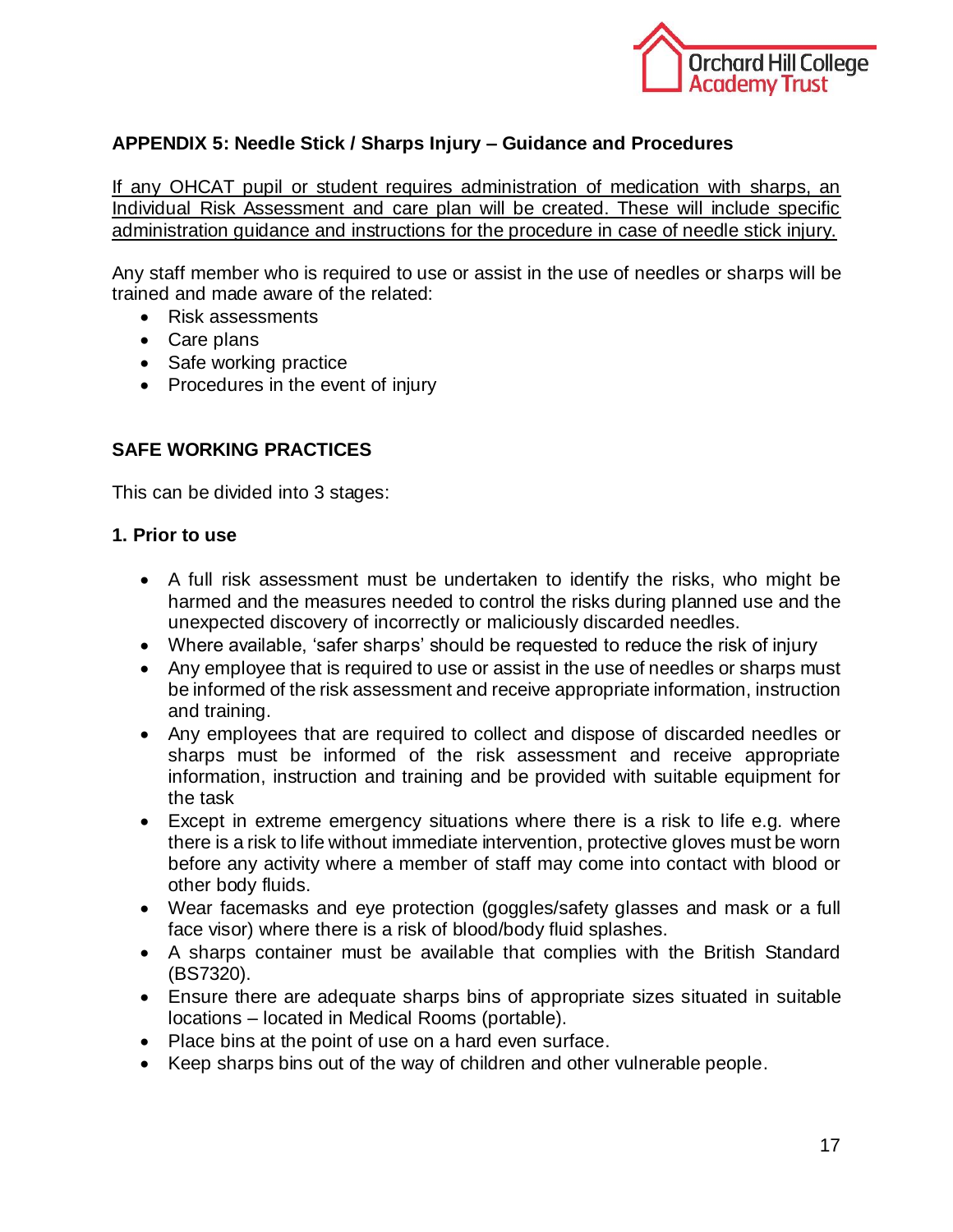

 A sharps disposal pack should be available where there is the possibility of maliciously discarded needles. This should contain protective gloves, forceps/pick up device and portable sharps container.

# **2. During use**

- Wear appropriate personal protective equipment.
- Never carry sharps in your hand.
- Carefully assemble the device to be used.
- Do not take the device apart unless unavoidable.
- If unavoidable, use the device provided on the sharps bin to remove needles from syringes and blades from scalpel handles.
- Do not re-sheath needles.
- Use tray to carry sharps devices.
- Activate temporary closure mechanism on sharps bin between uses.
- Be especially careful of sharps risks during emergency procedures.

# **3. After use**

Safe disposal is the responsibility of the member of staff assisting or administering the treatment.

- Dispose of sharps directly into a sharps bin **at the point of use**.
- Discard disposable needles and syringes as one unit immediately after use.
- Dispose of sharps bins when three quarters full.
- Dispose of sharps bin securely as clinical waste.
- Do not put sharps bins in clinical waste bags.
- Sharps, their associated syringes, tubes, bags etc. and drug vials which are not fully discharged and contain prescription only medicine must be treated as 'Special Waste' and must be disposed of in a sharps bin, which must be clearly marked **'For Incineration'**.
- Dispose of gloves into waste bag.
- Wash and dry hands thoroughly.

# **IN THE EVENT OF SHARPS OR NEEDLE STICK INJURY**

Injuries from needles used in medical procedures are sometimes called needle stick or sharps injuries. Sharps can include other medical supplies, such as syringes, scalpels and lancets, and glass from broken equipment.

If you pierce or puncture your skin with a used needle, follow this first aid advice immediately:

- encourage the wound to bleed, ideally by holding it under running water
- wash the wound using running water and plenty of soap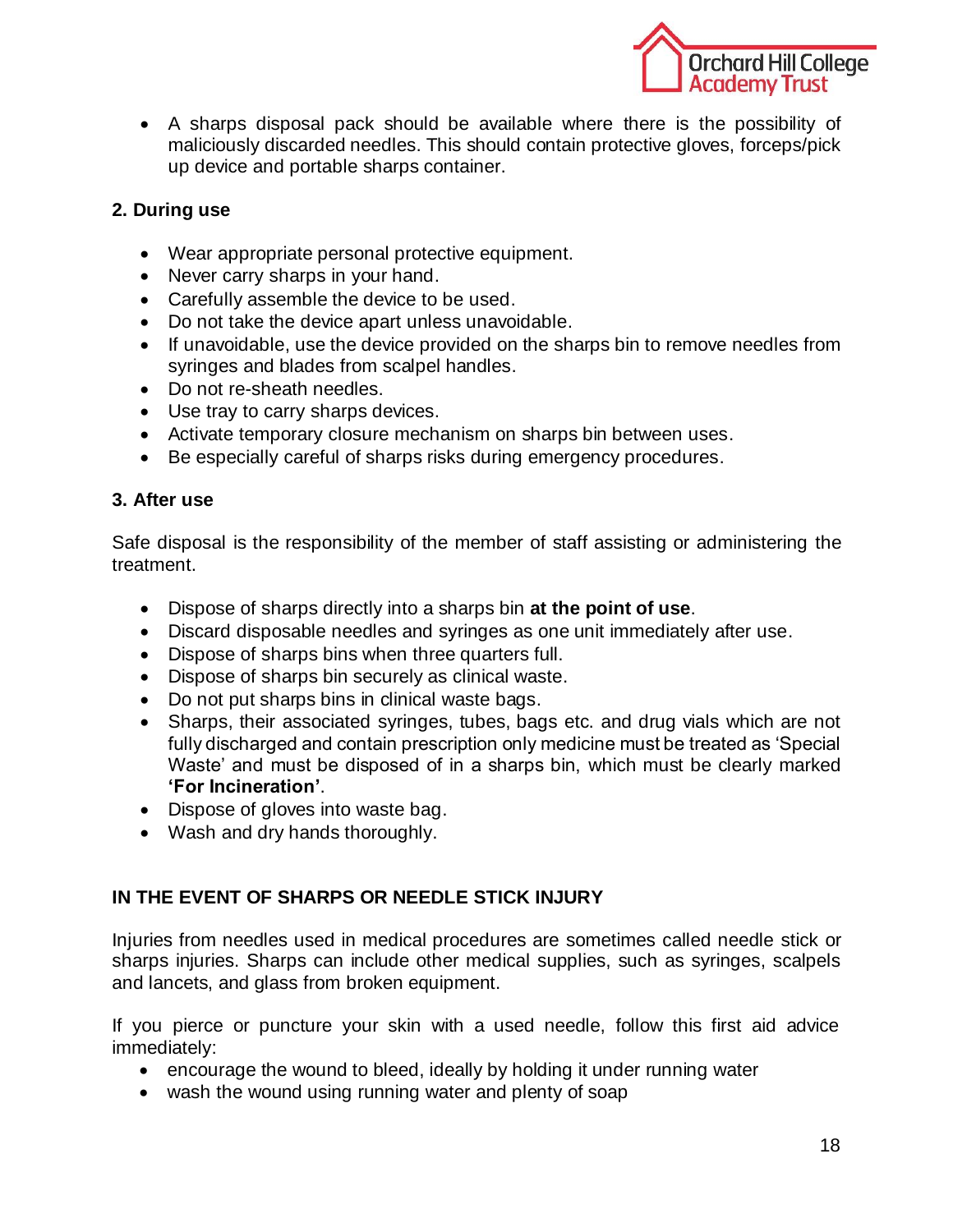

- don't scrub the wound while you're washing it
- don't suck the wound
- dry the wound and cover it with a waterproof plaster or dressing

You should also seek urgent medical advice:

- go to the nearest [accident and emergency \(A&E\) department,](http://www.nhs.uk/servicedirectories/Pages/ServiceSearch.aspx?ServiceType=AandE) or
- contact your employer's Occupational Health service, if you injure yourself at work.

#### **FURTHER INFORMATION**

Once someone has used a needle, viruses in their blood such as [hepatitis B,](http://www.nhs.uk/conditions/hepatitis-b/pages/introduction.aspx) [hepatitis](http://www.nhs.uk/conditions/hepatitis-c/pages/introduction.aspx)  [C](http://www.nhs.uk/conditions/hepatitis-c/pages/introduction.aspx) or [HIV](http://www.nhs.uk/conditions/hiv/pages/introduction.aspx) may contaminate it. This includes needles used to inject illegal drugs. Blood can also contaminate sharps.

For more information, see [What infections can used needles or sharps pass on?](http://www.nhs.uk/chq/Pages/infections-from-used-needles-or-sharps.aspx)

#### **Assessing your injury**

The healthcare professional treating you will assess the risks to your health and ask about your injury, for example how and when it happened, or who had used the needle.

Samples of your blood may need to be tested for hepatitis B and C or HIV.

Although rare, there is also a small risk of other infections being transmitted via contaminated blood, such as [cytomegalovirus \(CMV\)](http://www.nhs.uk/Conditions/Cytomegalovirus/Pages/Introduction.aspx) and [Epstein-Barr virus.](http://www.nhs.uk/conditions/Glandular-fever/Pages/Introduction.aspx#Epstein-Barr)

Your healthcare professional may also arrange to test samples of the other person's blood, if they give their consent.

#### **Will I need any treatment?**

If your healthcare professional thinks you're at low risk of infection, you may not need any treatment.

If there's a higher risk of infection, you may need:

- antibiotic treatment, for example if you have [cellulitis](http://www.nhs.uk/conditions/cellulitis/pages/introduction.aspx) (infection of the skin)
- vaccination against hepatitis B
- treatment to prevent HIV

If there's a high risk of infection with HIV, your healthcare professional may consider treatment called post-exposure prophylaxis (PEP). For more information, see [Can PEP](http://www.nhs.uk/chq/pages/1840.aspx?categoryid=118&subcategoryid=126)  [stop me getting HIV?](http://www.nhs.uk/chq/pages/1840.aspx?categoryid=118&subcategoryid=126)